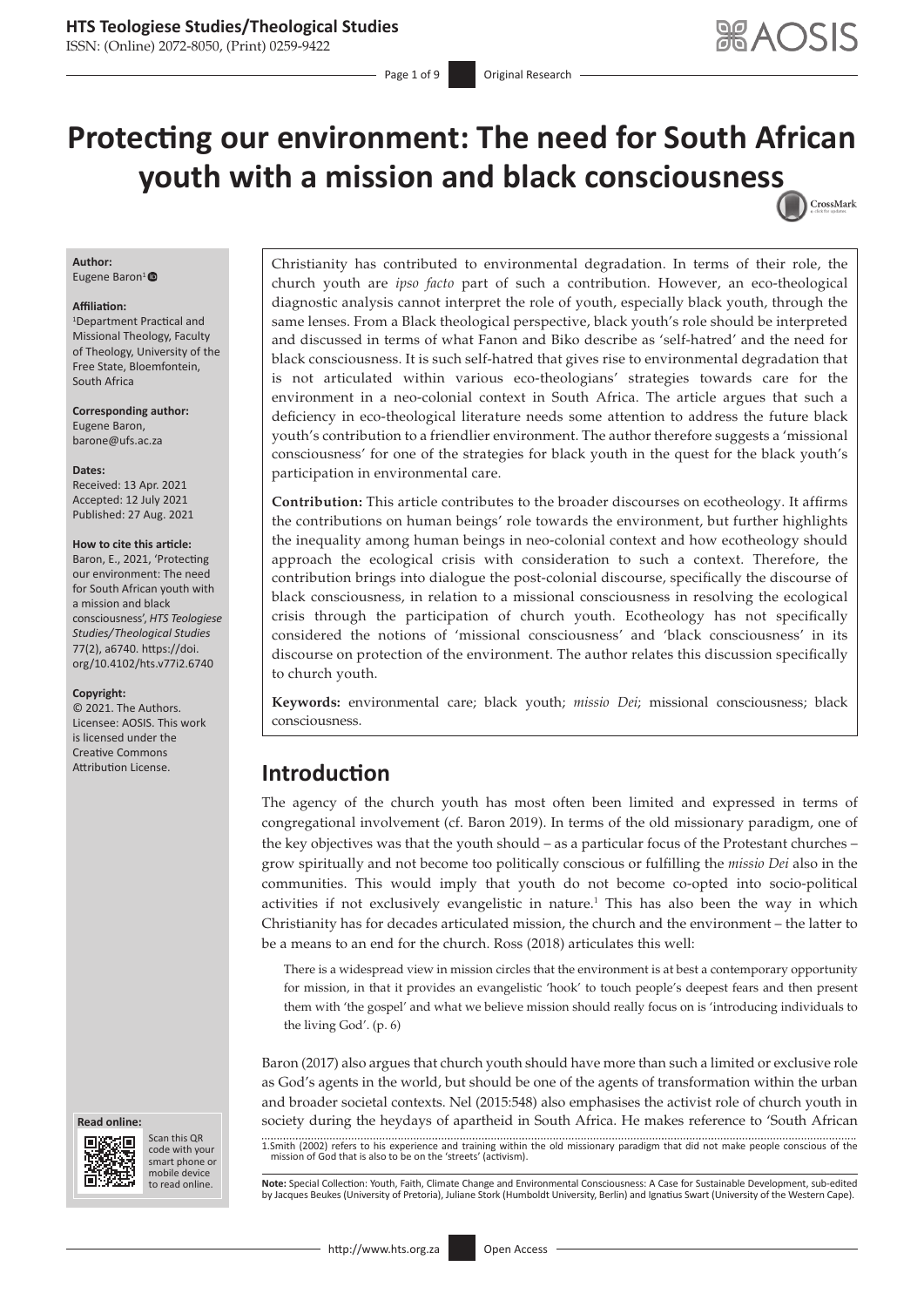Black Theology' that 'pleaded for a Christian presence in the Struggle' during the period prior and during the 1976 youth uprising in various parts of South Africa and the later boycotts of the 1980s that were mainly led by the Black Consciousness Movement with Steve Biko as one of the main influencers. It was mainly young people in the schools who went to the streets to urge for social transformation, and in terms of such a role the church and church youth were challenged to join the struggle for freedom.

However, although this point has been made to make churches aware of the immense contributions that church youth can make to society, it would not mean much if the church does not commit itself to cultivate what Baron (2019) refers to as a 'missional consciousness'2 particularly among Black church youth in South Africa. Therefore, the author argues in this article that the notion of 'missional consciousness' is directly related to the notion of Black consciousness as it stresses the importance of church youth in the 'black' communities to become conscious of themselves as valuable participants of God's mission on the earth. The question could be posed: In what way does the Christian faith play a role in black consciousness-making in South Africa as a precursor to practices and actions to address the challenge of environmental care?

The well-known black consciousness movement was such a movement that called for blacks to 're-appreciate themselves'. The black consciousness movement could be aligned with the notion 'missional consciousness'2 as far as appreciating one's (though particularly black people) value in terms of the *missio Dei*. Baron (2019) argues that a 'missional consciousness' is necessary where predominantly black members<sup>3</sup> in the benches of churches do not appreciate their intrinsic value and contribution that they can make in the *missio Dei*. In the old missionary paradigm, 'white' missionaries became the epitome of what it means to be set apart to do God's work, and this was internalised by black church members. The notion is not only based on the idea that you are valued, but also your contributions, and that black people are also agents of the triune God. This should be understood within Bosch's (1991:467) discussion of 'Mission as Ministry by the Whole People of God'. Therefore, the author argues that some of the strategies to address environmental degradation are not only practices to care for the environment or the education thereof, but at its heart is cultivating a 'missional consciousness' of black church youth that would also translate into their care for the environment. The notion 'missional consciousness' would as previously argued be placed in relation to the black consciousness thought in South Africa, especially because in the South African context oppression and marginalisation of blacks were normalised and internalised by various blacks (including youth) and continued in various sectors of society. Cone (1997:36; cf. Spencer 2008:289) argues that there is no 'universal language' in Theology, only an *interested* language. In terms of his argument, 'theology always develops, within a particular context and social setting'. Therefore, this article is to say that an ecotheology should also address the black consciousness of church youth if it wants to address the challenge of environmental care in neo-colonial contexts. Cone (2000) argues that:

[*T*]he logic that led to slavery and segregation in the Americas, colonization and apartheid in Africa, and the rule of white supremacy throughout the world is the same one that leads to the exploitation of animals and the ravaging of nature. (p. 36)

Therefore, his subsequent argument follows:

People who fight against white racism but fail to connect it to the degradation of the earth are anti-ecological, whether they know it or not. People who struggle against environmental degradation but do not incorporate in it a disciplined and sustained fight against white supremacy are racists – whether they acknowledge it or not. The fight for justice cannot be segregated but must be integrated with the fight for life in all its forms. (Cone 2000:36)

It is therefore also important for Cone (2000:37) that it is not either or, but that those that are caring for the environment should also take the black consciousness ideology as an ideological instrument in the neo-colonial context that could be crucial to address environmental degradation. The author will argue in this article that cultivating a missional consciousness will assist with the challenge that the Black Consciousness Movement articulates: 'Black is Beautiful'. It argues that this would be an important missional strategy to engage the youth and to protect the environment.

# **Mission strategies for environmental care**

Scholars such as Nche, Achunike and Okoli (2017:173) would for instance argue that what is needed for the church in Nigeria is to utilise its liturgy and sermons to make its members aware of environmental degradation, to reflect also on its own culpability by investing in businesses, 'living luxurious and unfriendly lifestyle and consuming patterns' that have a negative effect on the environment et cetera. One wonders whether a focus on action or inaction and addressing the issue from a pragmatic stance would not be too short-sighted for a country like South Africa that has been experiencing colonialism and that too of a special type (apartheid). The aforementioned is part and parcel of the history of South Africa and should be taken into account when diagnosing or addressing the 'why' of action or inaction in terms of the protection and care for the environment. In fact, if it were to be an issue of only action and inaction, then we would in South Africa still have to deal with the 'colonisation of the mind' that is the root cause of the self-hatred of black people. For instance, Ramantswana (2016:187) stresses the effects of 'black-hatred' even in Biblical interpretation by black scholars, 'The colonisation of the African mind turned the Black epistemically

<sup>2.</sup>This notion is borrowed from the author's previous work entitled, 'The Call for<br>African Missional Consciousness Through Renewed Mission Praxis in URCSA',<br>published by the journal Studia Historiae Ecclesiastiae 45(3), 201 'missional consciousness' throughout the paper is borrowed from Baron's (2019) previous work in this regard.

<sup>3.</sup>Baron is reflecting on the Uniting Reformed Church in Southern Africa (URCSA) in his research that is predominantly people of colour, and a former mission church.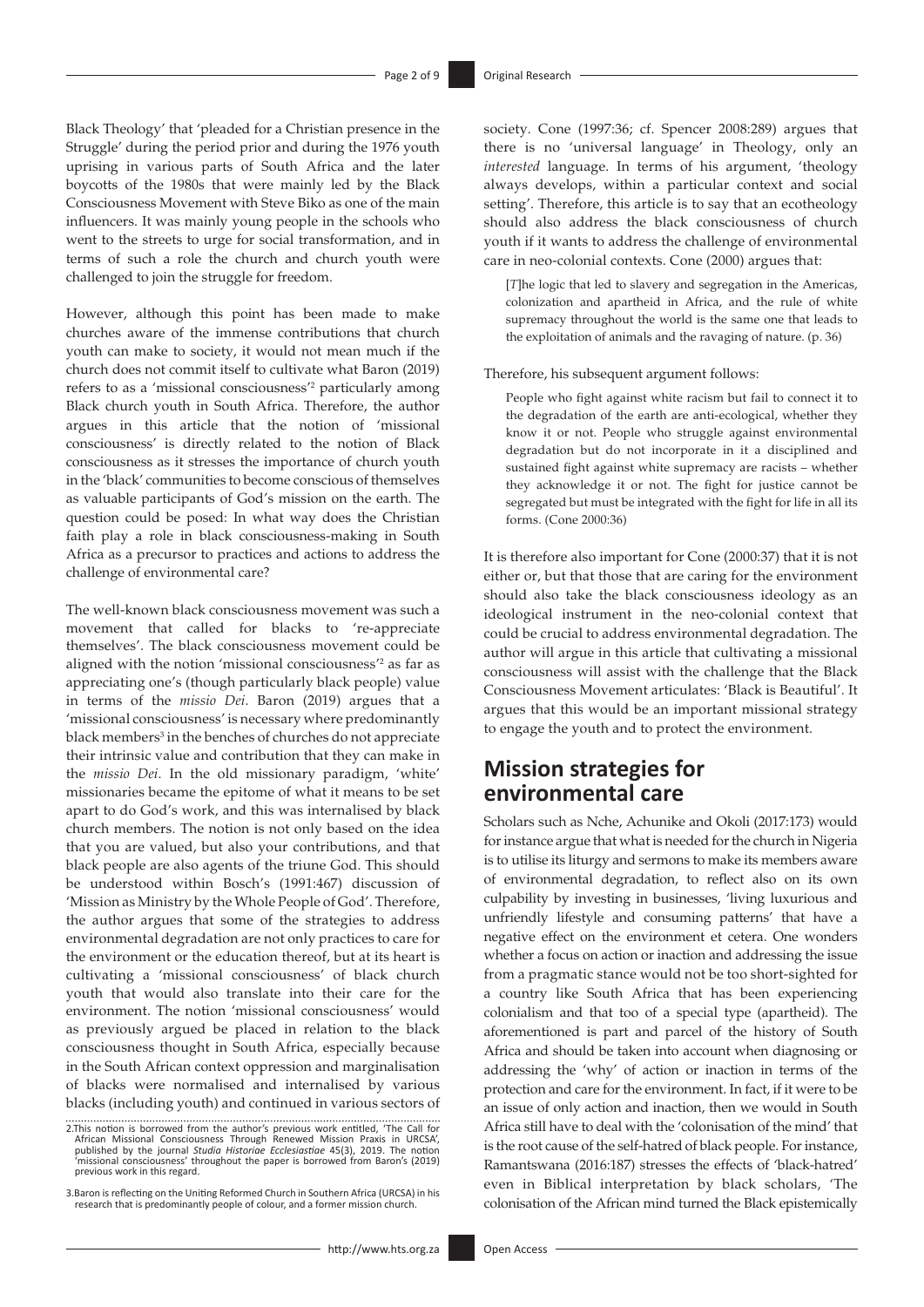white by making blacks turn against their own institutions and knowledge systems, thereby regarding them as primitive'.

Another strategy to address the challenge of environmental degradation is that of the sharing of information or awareness campaigns. However, Conradie argues that the fact that people are aware of the disastrous effects of their actions on the environment does not mean they would necessarily be deterred. Therefore, for him, the connection between 'the more you know the more you will be deterred' is a fallacy. Conradie (2011) states:

The underlying problem is clearly not just a lack of information or planning. It is a liberal fallacy to assume that information and education is in itself the answer to moral action. (p. 5)

There is also another strategy that Ross (2018:5) proposes, which has to do with interfaith collaborations. He argues that to build on the mutual recognition of God as the creator would also encourage people from different faiths to work towards environmental care. It seems that the strategy of Ross is bigger than not only environmental care strategies, but also serves as a strategy towards an increase in interfaith dialogue and partnership. She argues that the shared belief in one creator will form a 'solid foundation for building good relationships that can help enormously in dealing with more sensitive differences between faiths' (Ross 2018:5). In this manner, Ross does bring into conversation the relationship between environmental care and that of human beings and their relationships with one another to indicate that interpersonal relationship is the key for a conversation and strategy on environmental care.

# **The environmental challenge for Christianity: A problem of the black 'soul'?**

In a cursory review of the role of church youth in terms of environmental destruction, not much academic articles pop up as if the youth – by being members of the church (*ipso facto*) – are by default included in the call for churches to address ecological destruction.<sup>4</sup> Therefore, the author will now in very broad strokes discuss the contribution of Conradie in terms of his and other eco-theologians' diagnostical analysis of the contributions of Christianity in ecological degradation – in part to determine also to what extent the youth are guilty of environmental degradation. The discussion would be limited as it would discuss it through the lens of black experience(s) in South Africa and the contribution of Christianity on the degradation of the environment. The question would be: Do eco-theologians make such a link?

Conradie (2011:5) argues that Christianity should also bear the guilt for the environmental crisis and concur with Lynn White's thesis that the notion of 'dominion' over nature was part and parcel of the approach of Western science that the

4.For instance, the journal *Missionalia* has less than eight articles on ecology and mission, and none of it explicitly addresses the role of the Christian Youth as agents of God in protecting the environment. Judeo-Christian tradition embraced. Therefore, White subsequently argues, 'Christianity is the most anthropocentric religion the world has seen' (cf. Conradie 2011:5). Conradie also points to the counter arguments of other apologists of Christianity and their arguments that – if Christianity is interpreted adequately it would not only be the cause of the environmental crisis, but part of the solution also – one cannot ignore the contribution that Christianity has made towards the steep increase of global warming, and other ecological challenges that the world has to face. For instance, in terms of Christians' passion to conduct evangelistic work, they have contributed to carbon emission footprints through local and international air travel and commuting by car, to and fro, when being part of evangelistic outreaches.<sup>5</sup> This is but some of the myriad examples that could be cited. John Paul II (1995:65) asserts in his 1995 encyclical, namely the 'The Gospel of Life', that there is a distinction between human beings and the rest of creation when he writes:

Everything in creation is ordered to man and everything is made subject to him … [A]nimals and plants … receive only the 'faintest glimmer of life' compared with 'the sublime dignity of 'the crown of creation (us)'.6

We also take note of the words of Delio (2008:78) when he argues that: 'At its deepest root, our ecological crises derive from our belief that humans are somehow above or fundamentally distinct from – indeed, absolutely superior to, the rest of creation'. These above accounts illustrate that Christianity was at least responsible for creating a hierarchy in God's creation with human beings at the helm of it.

However, Conradie (2011:7) shows that despite the guilt of Christianity (mainly its notions of domination et cetera), there were genuine attempts at restoring, or what he refers to as 'reforming', Christianity – to regard nature as part of the *oikos* – the whole household of God. This is indeed a valuable perspective. The notion of *oikos* is also posited by DeWitt. He describes the notion with reference to a metaphor of 'economy wheels', namely a small one (wheel) representing the human economy and the larger wheel the Creation's economy. He argues that the human economy (smaller wheel) should function within the larger Creation's economy. He (DeWitt 2008) states:

The wheel of Eden – the economy which Adam and Eve were appointed stewards – was a wheel moving harmoniously within a wheel; Eden's economy cycled in harmony with God's creation. When it operates outside of Creation's Economy, degradation results. (p. 86)

Therefore, this was an attempt to address the former guilt of the construction of a hierarchy in God's *oikos* (household). The point is that human beings should understand that there is no distinction between them and the rest of God's creation. We can make more or less the same connection in the

<sup>5.</sup>During the outbreak of the coronavirus pandemic, churches and congregations were left with no choice, especially during lockdown in South Africa to pursue online evangelistic strategies.

<sup>6</sup>[.https://www.vatican.va/content/john-paul-ii/en/encyclicals/documents/hf\\_jp-ii\\_](https://www.vatican.va/content/john-paul-ii/en/encyclicals/documents/hf_jp-ii_enc_25031995_evangelium-vitae.html) [enc\\_25031995\\_evangelium-vitae.html](https://www.vatican.va/content/john-paul-ii/en/encyclicals/documents/hf_jp-ii_enc_25031995_evangelium-vitae.html)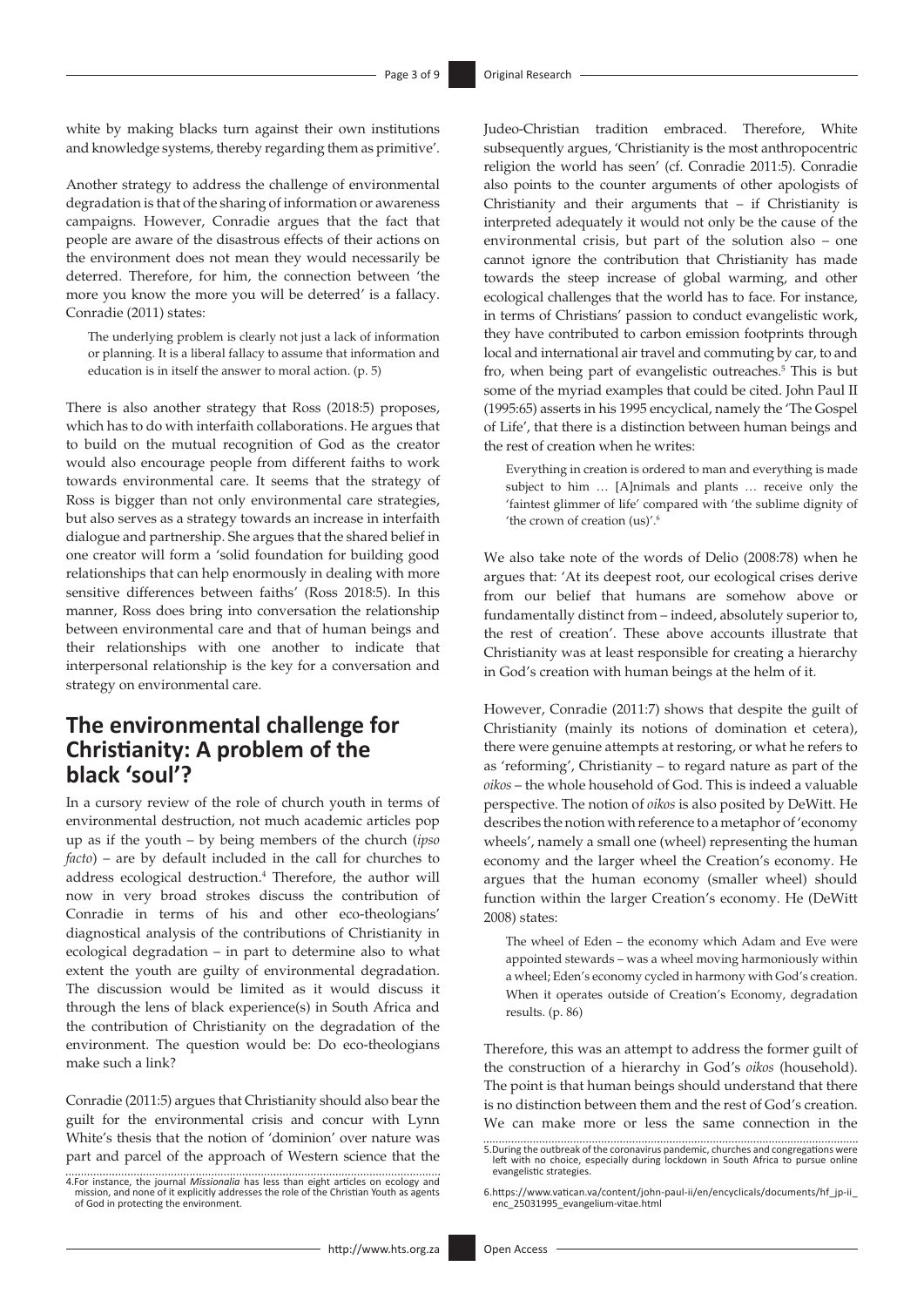response of DeWitt (2008:88), because it seems for him that the problem lies in-between the arguments of the Christian (human beings) and the environment. Alluding to the Genesis 2 narrative, he refers to human beings' (Adam's) reciprocal relationship as the 'gardener' with the 'garden' between the 'biosphere and its human safeguards'.

This whole study that focusses on what is termed the anthropocene in ecotheology is to articulate the central focus on human beings and their interest as a sin. The challenge with the former formulation would be: the equation of all human beings as if there was not a history of colonisation – a world that created the inequality of human beings – of which Christianity also contributed.<sup>7</sup> Therefore, the discussion on human beings in opposition to nature is a valuable and appropriate argument but not without its limitations. This is not to deny the fact that in most instances, human beings were mostly concerned with their own well-being than that of the rest of creation.

However, what if black youth do not appreciate themselves in relation to the rest of God's creation? Then a further, deeper appreciation for the *oikos* would merely not suffice because there is a need for a black ontological discourse. This should be an important focus in a country wherein most black people have lost their human dignity. This should be especially understood in terms of Stubbs (1978) assertion that black people should at first regard themselves not in relation to 'white' and other subsequent norms of what is beautiful, moral and good but look at themselves – first and foremost – of what is good and valuable and being created in God's image. Though implicitly Conradie would include all human beings as part of the *oikos*, the problem is that because of the extended period of subjugation, oppression and marginalisation, it could not be regarded as a naturally consequential link for black people to appreciate themselves with the rest of the *oikos*.

However, in another contribution, Conradie (2011:11) does address the issue of cultural goodness that could be meaningfully utilised for the above argument, but it comes also with its own limitations. In his chapter entitled 'Local Christian Communities can make a major contribution to earth keeping', he refers to the problem as a 'cultural crisis' where 'the values underlying the dominant cultural and economic practices in the world today have become bankrupt' (Conradie 2011:13). He describes environmental crisis also as a sign of the loss of a 'spiritual dimension'. The issue of the 'cultural' and 'spiritual void' speaks to the challenge of consciousness. For Patriarch Bartholomew and Pope John Paul II, there is a need for a renewed view 'about ourselves' especially 'from the perspective of the divine design for creation'; therefore, he concludes that, in addressing ecological degradation, a radical change is needed in the inner heart, which then will translate into a change in our lifestyle as well as

'unsustainable patterns of consumption and production'. However, for them this change happens after a 'genuine conversion in Christ' which will 'change the way we think or act' in terms of ecological degradation and the protection of the environment (Cf. Conradie 2011:13).

It is important to note that the reference of the Pope is not only on 'one another' but also the 'view of ourselves'. Another instance is the words of Ahmed Djoghlaf at the Bali meeting on Climate change in December 2007 in which he also deals with the question on environmental degradation on a personal, consciousness level. He states:

In my view there are three ways to reach people: through their wallets, their wealth and their soul … the first two are certainly current; the third has yet to be achieved. (cf. Conradie 2011:13)

The above indeed provides clear signs of the need for a 'conversion of the mind', as part of a strategy of addressing ecological degradation. His references above to 'cultural' and 'spiritual loss' speak of an inherent issue of personhood. However, in another contribution, Conradie argues therefore that a 'new kairos' (which Conradie might have at the back of his mind the Kairos Document [KD] that addressed racial segregation in South Africa) is needed. According to Conradie, this 'new Kairos' is called for in which ecological concerns could be squarely addressed by the church (cf. Conradie 2011:8).<sup>8</sup> His point of argument is well taken, but one wonders whether the need for a second 'kairos' will not be a prophetic appeal that will become a diluted version of the previous call for the rejection of a racial consciousness which was at the root of the first KD in South Africa. It is at this intersection where the author argues that the 'spiritual dimension' and the 'black consciousness' cause will have to play its role.<sup>9</sup> Nothwehr (2015:89) makes the connection between human beings. However, it is stated in relation to the rest of the *oikos*, with a specific focus on the 'poor'. He argues that the well-being of the land cannot be divorced from the 'spiritual and the material well-being of the people of Israel' because the God of Israel was interested in the restoration of the land in relation to the poor (Leviticus 25:23) (Nothwehr 2015:89).

Though Nothwehr and Conradie do allude to the ideals of the 'Black Consciousness Movement', it should be made more explicit: they appreciate black people of their intrinsic value for themselves as a crucial ideal of Christianity to restore the environment. This is what Pope John Paul II argues that in solving the ecological crisis, it is vitally important in terms of: '… how we view ourselves …'.10 The issue cannot only lie between a Christian and the youth

<sup>7.</sup>See particularly the work of Elphick (2012) 'The equality of Believers. Protestant Missionaries and the Racial Politics of South Africa' in which he argues that the challenge during colonialism and apartheid in South Africa is that of equality and inequality.

<sup>8.</sup>Conradie (2011:8) states, 'David Field adds that confessing Christ in response to the ecological challenges poses a new "Kairos" for the church in South Africa, a challenge similar to the ones posed by Nazism in Germany and apartheid in South Africa'.

<sup>9.</sup>See also the argument of James Cone later in the article that one cannot make an appeal for the restoration and protection of the environment without addressing also the restoration of the human dignity of marginalised and oppressed people. He states, 'While white racism must be opposed at all cost, our opposition will not be effective unless we expand our vision. Racism is profoundly interrelated with other evils, including the degradation of the earth' (Cone 2000:38).

<sup>10.</sup>See the declaration on the environment signed by Patriarch Bartholomew and Pope John Paul II on 10 June 2002.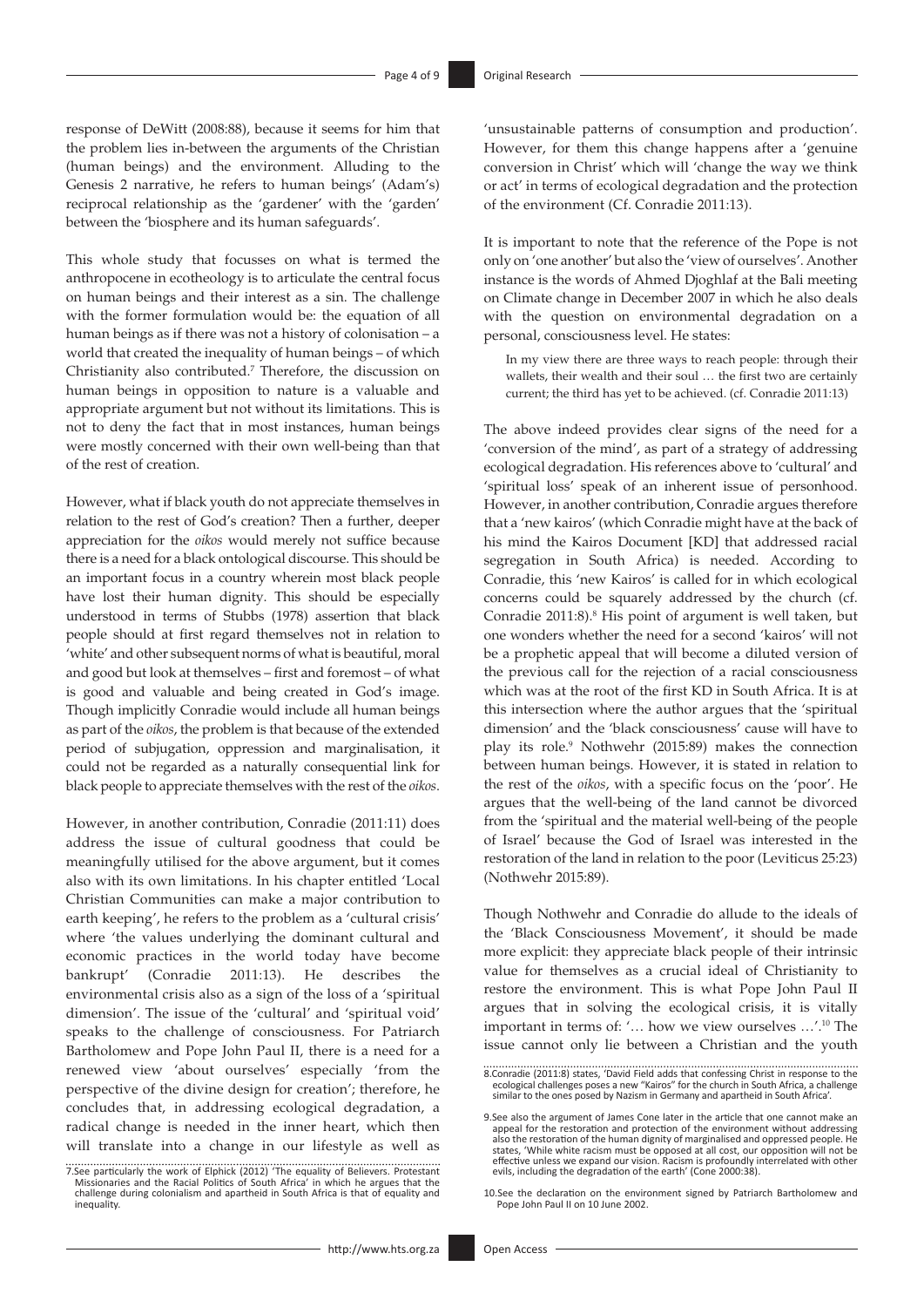(as this article would argue) for that matter and their appreciation for the environment – but also within themselves, and their 'black selves' in relation to the 'white' selves. Themselves and the socially constructed 'betterselves' that history told them depend on pigmentation. The focus should be on the personhood, particularly also 'black' personhood, in addressing environmental degradation.

However, it has also been argued within literature that the environment should not be dealt with as a means to an end, but as its intrinsic value that it has. It should not be studied in terms of what it can benefit human beings, but that in itself has intrinsic value. This argument would be close to what the author argues in this article that the same logic that has been used for in terms of the care for the environment (rest of creation), the same must also be advocated for in terms of the way certain human beings have been treated as non-human beings.11 Spencer (2008:289) cites the words of Dorceta Taylor mapping out precisely what would be the problem with some of the overgeneralisations of the notion 'human' in the ecotheology discourse and that the 'we' is mostly the 'white' we. Therefore, she states the difference with the 'black' we, '… one of the enduring struggles of people of color is that of self-determination – the struggle to define who they are and how they interact with the land', is indeed a case of 'black consciousness' (Spencer 2008:289).

# **Christian youth, black consciousness and self-hatred**

Why is it important to focus in South Africa on 'black consciousness' in the task to address environmental care? The answer would lie with the manifestation of self-hatred among black Christian youth in South Africa. The wellknown black consciousness movement was such a movement that called for blacks to 're-appreciate themselves' in the context of what Fanon (Algeria) and Biko (South Africa) describe as the pathology of self-hatred. We have seen in the not too distant past the violence and often destructive manner in which black youth have been caricatured in the media. Often, the destruction of their own places and spaces of education, worship, public buildings and infrastructure in the name of revolutionary ideals is dominating the media reports. The question that could be framed in terms of the care of the environment could be: why does the youth not appreciate the earth's resources, as DeWitt (2008:88) states: 'We know from experience that gardens (and the biosphere) serve us – with good food, beauty, flavourful herbs, useful fibre, healing remedies, pleasant microclimates, soilmaking, nutrient processing, and seed production?' For the author, the answer lies both in what the Black Consciousness Movement provides us with 'black is beautiful' and the notion *missio Dei* – that all of creation is participants with God in restoring the *shalom* of the earth. This relates directly to the notion of 'missional consciousness'.

11.See Cone's argument that the same logic that is used to degrade the earth is the same logic used to degrade black lives.

In the work of Fanon  $(1990)^{12}$  and Stubbs  $(1978)$ ,<sup>13</sup> it is argued that black people have always compared themselves to white people, and therefore have created a 'self-hatred' for their own skin, their own environment and spaces. It was internalised self-hatred in black people that has evolved because of comparing themselves to all that is 'white' which was regarded as perfect and the norm of what is good, and aesthetically pleasing. Therefore, Biko was against the terms that the white, apartheid government in South Africa used when referring to blacks as non-whites, almost as if white is the norm against which blacks should always strive themselves to be. In his address entitled 'Concerning Violence', Fanon describes in detail the internal psychological despisement of black lives and how colonialism has created within black people themselves a hatred for themselves, and all that is black (Fanon 1990). Baloyi (2020:1) also argues that 'black-hatred is impeding our own decolonisation', and that 'as long as such pathology continues colonialism and neo-colonialism will succeed'. Baloyi (2020:1) attributes this to the loss of the slogan of Biko's 'Black is Beautiful' ideology (black consciousness) that does not 'resonate among the black masses today' and therefore the manifestation of self-hatred. Baloyi (2020) states:

As much as people can blame the slow pace of the transformation agenda in South Africa, it is equally important to determine the role of inflicted self-hatred as a factor in the process. (p. 1)

Can we make this link in eco-theological discourse? The discussion of Conradie (2011:5–8) on the role that Christianity has played over the years includes the notion of 'exploitation' and 'domination', which finds prominence in the doctrinal statues of churches globally. Therefore, the following is important: 'Mission would include demonstrating to people the integrity of creation and their own integrity as part of it' (Loader 1991:55). However, the discussion of Loader resonates strongly with Bosch's (1991) assertion of a new emerging 'postmodern' mission, which includes the issue of 'domination' previously at the forefront of mission work and the motif for missionaries. When Tucker and Grim (eds. 2000:xix; cf. Conradie 2011:12–13) responded to the role of religion in creating environmental consciousness, they do so in very broad terms; for them it is a 'moral and spiritual crisis'. They argue that it is one's religion that also shapes our 'attitudes towards nature in both conscious and unconscious ways', but our religion also contributes to our understanding of 'ourselves as creatures of nature'. What is important is their following assertion, 'Religion provides basic interpretative stories of who we are, what nature is, where we have come from, and where we are going …'.

The assertion of these scholars is appropriate, but one, once again, wonders whether the well-articulated religions, especially in the South African context, would be able to fulfil such a role without simultaneously dealing with the imprints of apartheid on the youth. Does the story of appreciation also not equally address the re-appropriation of good stories of 'black lives' and how adequately had this been addressed?

12.His work published in French in 1952, 'Black Skin, White Masks' and in 1961 'The Wretched of the Earth'.

13.See the collection of Steve Biko's addresses in the book 'I Write What I like' that was published after his death.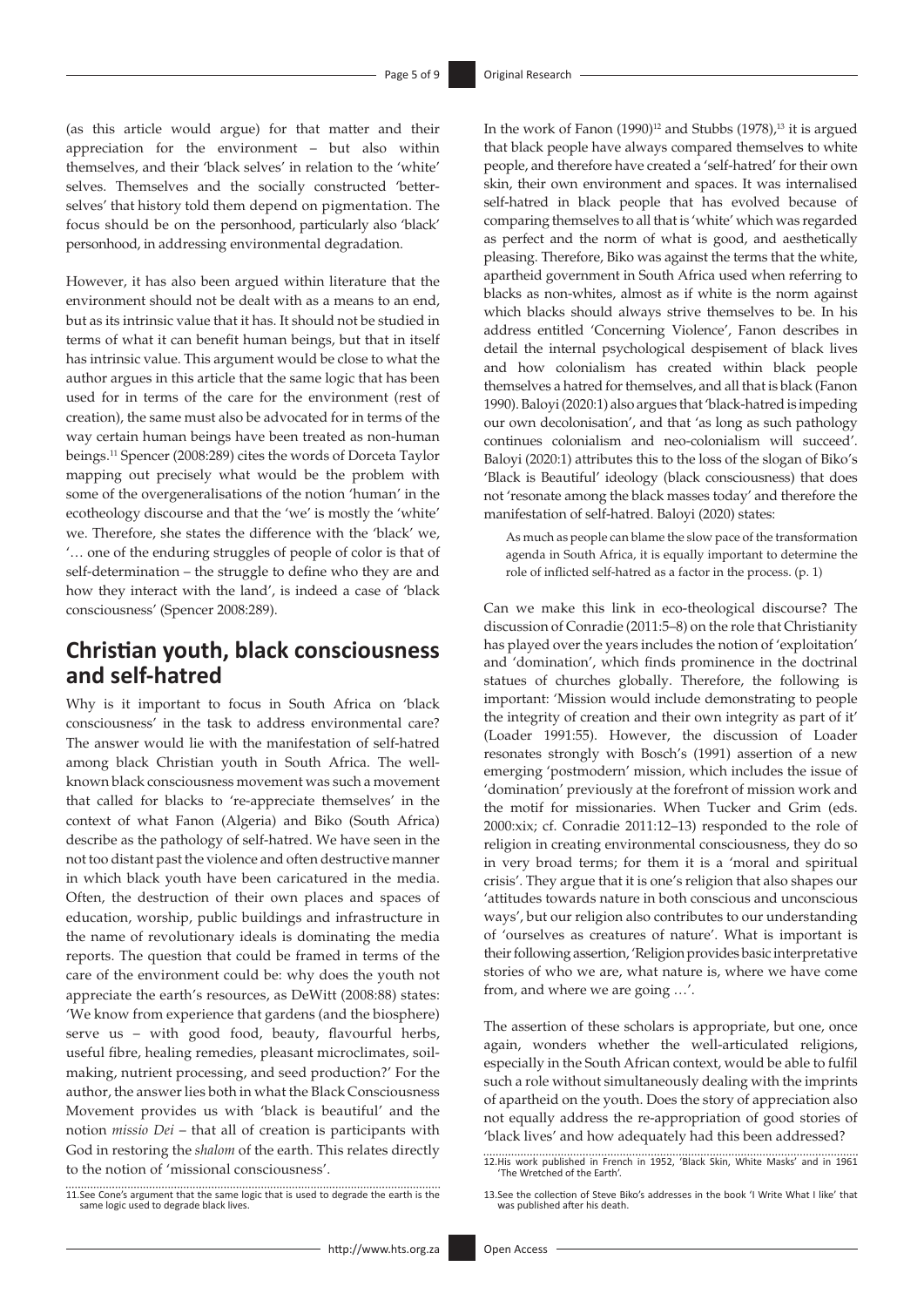### **The role of the church in the process of self-appreciation of youth**

The church can in no way stand aloof in the context of the self-hatred of youth but should fulfil the role of God's agents in the world to both restore the youth's appreciation of themselves by cultivating a 'missional consciousness'.

Biko alluded to the contribution of Christianity during apartheid, specifically within its missionary architecture that has been promoting self-hatred.14 Stubbs (1978:59) argues that the church is also a social institution. Therefore, it has to speak to the social realities that people are faced with, and this is always the intention of the institutions such as the church and therefore he argued 'in most cases religion is intertwined with the rest of the cultural traits of society'. Nevertheless, the problem comes when it is far removed from the 'culturalmake-up' of the society that it is part of – because then 'disgruntlement (from society) steps in'. He argues further that this is what happened when Christianity landed in the Cape, people were required to abandon their culture and had to get accustomed to new customs, etiquette and people had to 'cast away their indigenous clothing, their customs, their beliefs which were all described as being pagan and barbaric' (Stubbs 1978:60). This was all done in the name of Christianity and the Bible. In terms of Biko's account, 'the Africans gave way to those who know the religion at best' and in the process lost their own dignity and humanity and value themselves and their own culture. The Christians from Western Europe did not only tell them about God, but 're-arranged their social and cultural life in the name of Christianity'. In his address in 1972, he states:

In a country teeming with injustice and fanatically committed to the practice of oppression, intolerance and blatant cruelty because of racial bigotry; in a country where all black people are made to feel the unwanted stepchildren of a God whose presence they cannot feel; … the Church further adds to their insecurity by its inward-directed definition of the concept of sin and its encouragement of the *mea culpa* attitude … Because the white missionary described black people as thieves, lazy, sex-hungry etc., and because he equated all that was valuable with whiteness, our Churches through our ministers see all these vices I have mentioned above not as manifestations of the cruelty and injustice which we are subjected to by the white man but inevitable proof that after all the white man was right when he described us as savages.

However, how do we make the connection between selfhatred, and our responsibility to care for the environment? The apartheid's re-arrangement of society was not only to devalue black, but also caused self-hatred among black people and their own communities. Whatever was owned by black, their spaces, including environmental spaces, became despised. Black people were geographically located in almost all towns and cities in close proximity to the waste-dumps, or industrial waste sites, whereas whites were residing on the opposite side of the town: the greener, well-maintained (by municipalities) geographical areas, etc. For example, within

14.Biko has also been regarded as a black theologian. See the chapter of Maluleke (2008).

the context of the United States of America, we read in the media that during Covid-19 pandemic, such racial-geographical and demographics were exposed:

Decades of proximity to pollution have compromised neighbourhood air quality and the respiratory health of the communities and this may have played a role in how they are affected by the coronavirus pandemic…. Recent evidence linking air pollution exposure with COVID-19 mortality risk thus indicates direct links among environmental racism, air quality and disproportionate death rates for Black and Indigenous communities…. (Lei Win 2020)

Cone (2000) makes reference to 'the United Church of Christ Commission of Racial Justice's report in 1987' that found:

[*F*]orty percent of the US's commercial hazardous waste landfill capacity was in three predominantly African American and Hispanic communities. The largest landfill in the nation is found in Sumter County, Alabama, where nearly seventy percent of its seventy thousand residents are black and 90 percent are poor. (pp. 39–40)

The question is now: how do we suddenly concentrate as a church on 'care for the environment when black people were not allowed to think in terms of the apartheid geographical and demographical arrangement of themselves as being '"morally" good and "appreciative" citizens', and subsequently also think of their environment as part of God's creation to appreciate?

In fact, Bunyan Bryant argues that 'environmental racism' is actually 'an extension of racism'. According to him, one cannot ignore the decisions that are made by governments of where 'toxic and hazardous waste will be dumped' and that this is reflected in 'institutional rules, regulations, and policies of governments'. Environmental racism is where the communities of colour have been systematically excluded from the 'environmental decisions' that affect them directly and the 'disproportionate exposure' of mainly their communities to the toxic and hazardous waste (Cone 2000:40).

These and other examples of environmental racism would indeed have an effect on how young black people will think about themselves as part of God's creation (black and missional consciousness). This self-hatred should be restored. There should be an attempt to engage with the protection of the environment by emphasising the nexus between youth, black consciousness, missional consciousness and protecting the environment.

The strategies that Nche et al. (2017:173) suggest could be used, such as preaching, worship and prayers and education of church members (as earlier stated), as well as Conradie's notion of the appropriation of an *oikos* theology, but it would not come to fruition when there is indeed not a self-love and an appreciation of blacks for themselves as a result of discovering their value and role in God Kingdom, and dealing with the self-hatred.

It is important to place an emphasis more on the 'missional consciousness' of church youth within black communities in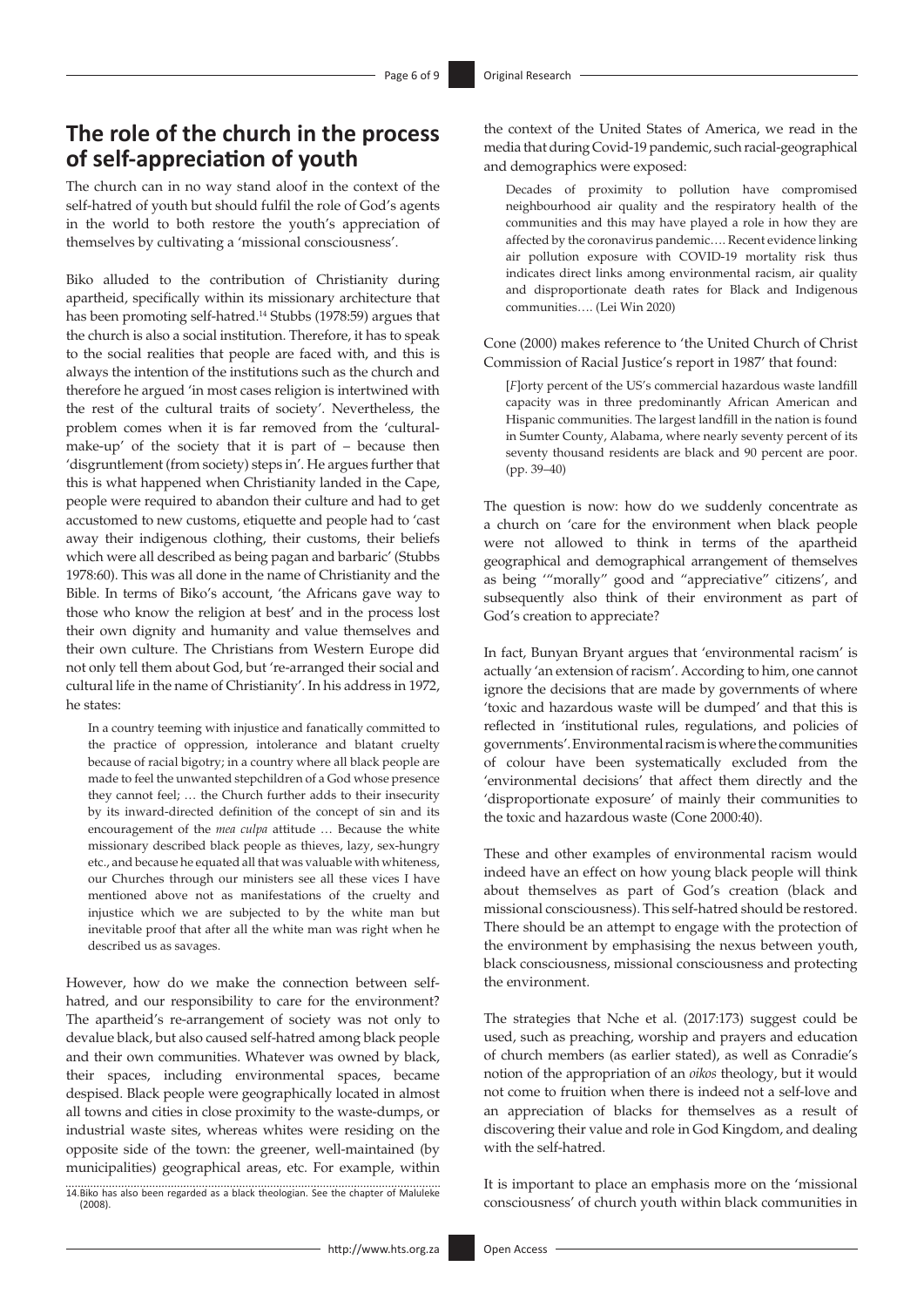South Africa to address the issue of environmental degradation. It is important among all other interventions of environmental care to emphasise that when youth (including church youth) will begin to appreciate themselves as God's agents within their blackness– it will also contribute to the broader strategies for environmental care. A 'missional consciousness' would mean that church youth in black communities would regard themselves as the stewards of God in all things which they possess (cf. DeWitt 2008:85). Therefore, more is needed than only an awareness of the destruction of the environment and means to care for the environment but also a project on establishing a 'consciousness' specifically a 'missional consciousness' that would allow black people to re-position themselves in the 'household of God' (cf. Conradie 2011). The framing of the question of church youth in black communities and the protection of the environment are part of the discussion on the role and positioning of the ekklesia in terms of God's mission (*missio Dei*). In framing the role of the church, as such, it would indeed mean that the role of the youth cannot be regarded as a responsibility not because they are commissioned by the church but because they are agents of God. As a missional strategy, therefore, it would be important to see themselves fundamentally as God's agents. The church would have to articulate such a task and responsibility of the youth, which would have to translate into a 'missional consciousness'. This by implication would mean that the youth would begin to see themselves also worthy of being God's agents in the world, which is a process of introspection and selfappreciation. In terms of this role, the cleavage between what is valuable (that was previously far removed from their understanding of themselves) should be nurtured, cultivated within the church as a core task should it in any way want to address and encourage any youth to become involved in the care for the environment.

In the South African context, where the Dutch Reformed Church became a symbolic place for the exclusion of black people – and be part of missionary strategies during the apartheid era – the notion of being an agent of God (*missio Dei*) is in itself empowering for youth in the black townships and appreciating their own contribution in the service of the triune God. In collating voices from the majority world, Walls and Ross (2008) present five marks of contemporary mission including the aim to safeguard the integrity of creation. DeWitt (2008) responds, arguing that Christians' mission in terms of caring for creation can be found at the time of birth of all of creation. He states, 'With its beginnings in Eden, the mark was affirmed by God's convenant with every living creature (Genesis 9)…' (DeWitt 2008:84).

The nexus between black church youth regarding themselves as valuable cannot be divorced completely from other strategies for mission agents in terms of environmental care – in terms of what have been discussed above. In the discussion on witnesses of God in mission, Ayre and Conradie (eds. 2016) argue that such witness can be through proclamation, worship, service and fellowship. Nevertheless, it is striking that in terms of service (diaconia) they state:

Others insist that one's deeds speak louder than one's words and therefore put the emphasis on service, that is, on helping the needy, on education, development projects, and so forth. (p. 8)

But then they add, 'The integrity of one person's lifestyle sets an example that others may want to follow' (:8). The last sentence brings into the centre the whole issue of personhood, and the development and appreciation of the self. This seems not to receive much emphasis by Ayre and Conradie (eds. 2016), but is crucially important for black church youth to become conscious of their worth, especially in the quest for a friendly environment.

In conclusion, one of the documents drafted on the African continent is the ACCRA confession (World Communion of Reformed Churches 1995).15 This confession is salient because it brings the empire today and the denial of life for all into conversation, especially in the context of the confession, the continued oppression and exploitation of people. This is a connection that should be taken seriously that while all life is important, the very lives of black people and particularly black youth have still been kept at the margins of the wealth of the countries. When the confession brings inequality and ecological destruction into conversation with each other, we are reminded of the black, church youth and their consciousness of the environment and its protection cannot be divorced from issues of inequality which would continue the 'self-hatred', the depreciation of black lives and its environment.

# **Enroute to environmental consciousness through missional consciousness**

Therefore, the question at the end should be: How does the church play a role in black youth appreciating themselves? I suggest that this is where a 'missional consciousness' would play a crucial role. An awareness of mission and our contribution is because of God's first step – the initiator of mission (Bookless(2018). Bookless (2018:6) states, 'Mission actually starts in the heart of God'. In establishing this notion within the consciousness of black youth, they would be able to decouple mission from the church which has, as the institutional church, too much baggage of oppression, marginalisation and exclusion that often result in 'self-hatred'.

But secondly, God's mission is about God's Kingdom, and therefore God's rulership above all creation. It is Wright (2012; cf. Bookless 2018) who states that:

[*T*]he good news is not about sin or salvation in the Bible, but that Israel's God, the God of the Old Testament, becomes King of the whole world through the life, death and resurrection of Jesus. (p. 7)

Biko makes reference to this, within the missionary churches during apartheid that would focus on the inherent sinfulness

<sup>15.</sup>This confession was adopted in Ghana in 2004, and was a response from the<br>Reformed Family to the economic and environmental injustices of the global<br>economy on specifically third world countries. For more information on Confession, see the following website link <http://wcrc.ch/accra>.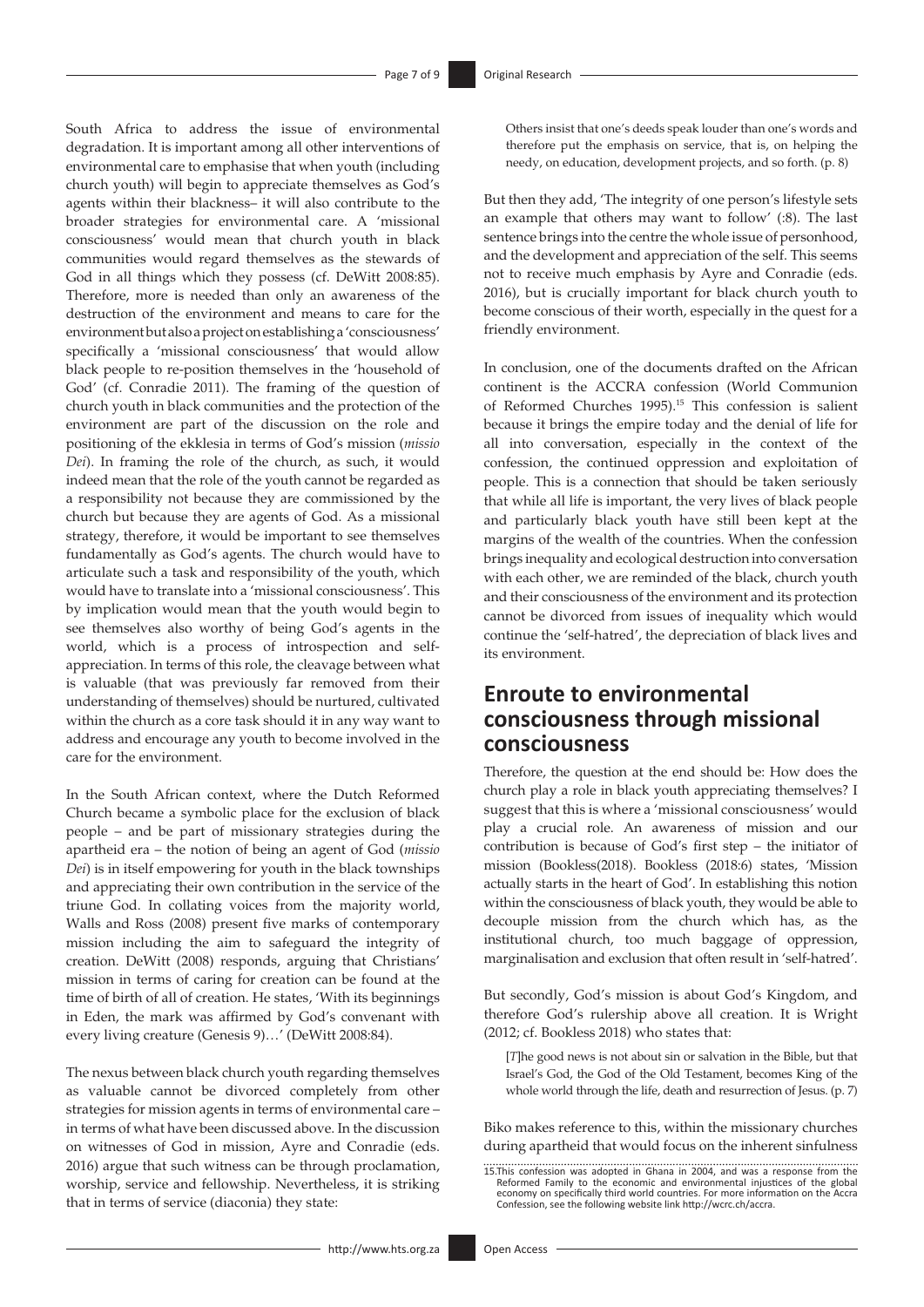of people, but would specifically focus on black people and a denigration of their lives and culture and less of an appreciation of God in terms of black lives. If sermons and liturgy are crucial for creating an environmental consciousness, these should also be utilised to stress the importance of black lives within black communities – cultivating an appreciation of black lives within the *missio Dei*. Therefore, Bookless' (2018) arguments seem to draw the line in the sand for a sermon on environmental care:

We are to preach and demonstrate the Lordship of Jesus Christ, and the liberation from all forms of oppression, sin, pollution and destruction that he proclaims, into every sphere of existence. (p. 7)

It is important for the churches in addressing the environmental degradation to also concentrate on God's love for all of creation, including all that is regarded as non-beings, and that the same attitude that eco-theologians warn humans about their relation to the earth, they should also emphasise the need to address relations between human beings – using the same logic as in the former case. Cone (2000) argues:

Why are their (white ecologists) essays and books about the endangered earth so monological – that is a conversation of a dominant group talking to itself? Why is there so much talk about love, humility, interrelatedness, and interdependence, and so little of these values reflected in white people's dealings with people of colour? (p. 44)

This is the gap that eco-theologians should still address more adequately.

### **Conclusion**

As much as a black theological response is rendered to account for black youth and environmental degradation, it does not mean that critique cannot be launched to black theologians itself, which has not adequately responded to the issue of environmental care. In fact, most of its responses were indeed to the effect of the well-being of black people. However, this article is also an attempt to make a contribution from a black theological perspective on *how* to approach the issue of the consciousness of black church youth and their contribution towards environmental care. The idea that the author wishes to bring across in the article is to connect what the others have said about human beings' relation to the earth, and their relation to one another – but then specifically emphasised that in the South African context, this relationship (between one human being to another) cannot be articulated without a further qualification in ecological discourse. It has to address the ramifications of colonialism and apartheid within black 'souls' today if it wants to mobilise them towards addressing the ecological crisis.

I conclude with the statement of Cone (2000):

Only when white theologians realize that a fight against racism is a fight for their humanity will we be able to create a coalition of blacks, whites and other people of colour in the struggle to save the earth. Today ecology is in vogue and many people are talking about our endangered planet. I want to urge us to deepen our conversation by linking the earth's crisis to the human family. If it is important to save the habitats of birds and other species, then it is at least equally important to save black lives ... (p. 45)

The author therefore suggests a 'missional consciousness' for one of the strategies for black youth in the quest for the black youth's participation in environmental care.

### **Acknowledgements Competing interests**

The author declares that he has no financial or personal relationships that may have inappropriately influenced him in writing this article.

#### **Author's contributions**

E.B. is the sole author of this article.

#### **Ethical considerations**

This article followed all ethical standards for research without direct contact with human or animal subjects.

#### **Funding information**

The author acknowledges the NRF for BAAP funding.

#### **Data availability**

Data sharing is not applicable to this article as no new data were created or analysed in this study.

#### **Disclaimer**

The views and opinions expressed in this article are those of the author and do not necessarily reflect the official policy or position of any affiliated agency of the author.

### **References**

- Ayre, C.W. & Conradie, E.M. (eds.), 2016, *The church in God's household: Protestant perspectives on Ecclesiology and ecology*, Cluster Publications, Pietermaritzburg.
- Baloyi, M.E., 2020, 'Black self-hatred: Regaining self-worth From decolonisation<br>towards reconciliation in South Africa A practical theological appraisal',<br>Theologia Viatorum 44(1), 1-8. https://doi.org/10.4102/tv.v44i
- Baron, E., 2017, 'The role of church youth in the transformation agenda of South African cities', *HTS Teologiese Studies/Theological Studies* 73(3), a4771. [https://](https://doi.org/10.4102/hts.v73i3.4771) [doi.org/10.4102/hts.v73i3.4771](https://doi.org/10.4102/hts.v73i3.4771)
- Baron, E., 2019, 'The call for African missional consciousness through renewed mission Praxis in URCSA', *Journal Studia Historiae Ecclesiastiae* 45(3), 19. [https://](https://doi.org/10.25159/2412-4265/6184) [doi.org/10.25159/2412-4265/6184](https://doi.org/10.25159/2412-4265/6184)
- Bookless, D., 2018, 'Context or content? The place of the natural environment in world mission', in C. Ross & C. Smith (eds.) *Missional conversations: A dialogue between theory and praxis in world mission*, pp. 3–15, SCM Press, London.
- Bosch, D.J., 1991, *Transforming mission: Paradigm shifts in theology of mission,*  Twentieth anniversary edition., Orbis Books, New York, NY.
- Cone, J., 1997, *God of the oppressed*, Orbis Books, Maryknoll, NY.
- Cone, J., 2000, 'Whose earth is it anyway?', *CrossCurrents* 50(1/2), 34–46.
- Conradie, E.M., 2011, *Christianity and earthkeeping: In search of an inspiring vision,* Sun Press, Stellenbosch.
- Delio, I., 2008, *Care for Creation: A Franciscan spirituality of the earth,* St. Anthony Messenger, Cincinnati, OH.
- DeWitt, C., 2008, 'To strive to safeguard the integrity of creation and sustain and<br>renew the life of the earth', in A. Walls & C. Ross (eds.), Mission in the 21st<br>century: Exploring the five marks of global mission, pp. 8 Maryknoll, NY.